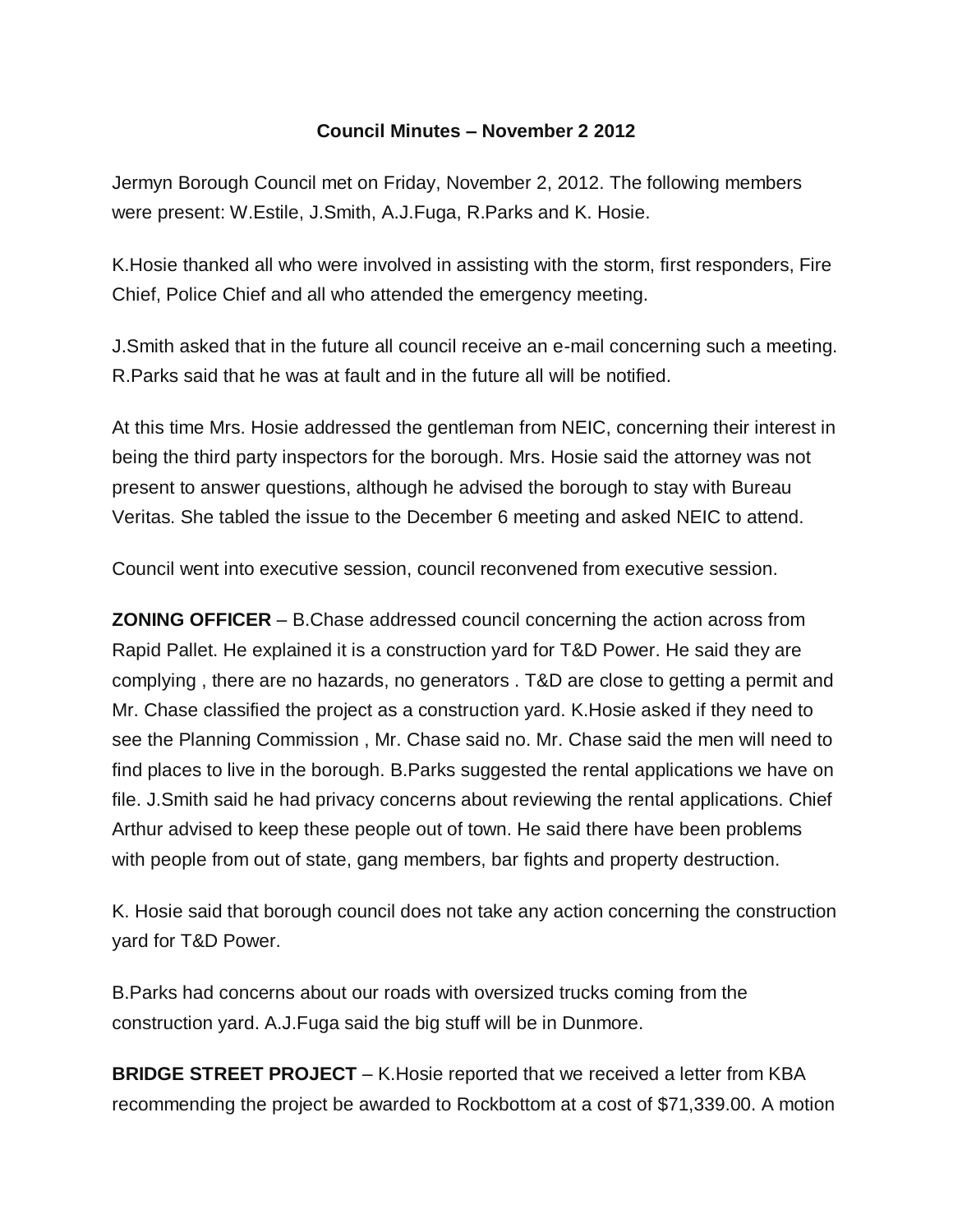was made by J.Smith, seconded by B.Parks to award the Bridge Street project to Rockbottom Construction ,with the alternate bid at a cost of \$71,339.00. All members were in favor.

R.Parks said there is a problem with a catch basin at Garfield and Bacon Streets. A section of the curb needs to be removed and the catch basin dropped. A motion was made by B.Parks, seconded by W.Estile to have the catch basin problem repaired at Garfield and Bacon by Rock Bottom Construction at a cost of \$1500.00. All members were in favor.

Mr. Parks said he received two quotes for the power box in the gym. He was unsure of the language in one of the bids. It was decided to table the issue, until the next meeting.

**2013 BUDGET** – J.Smith addressed the 2013 budget, he said that council had to make hard decisions. The reality is that the school and county are raising taxes and there is also the Scranton commuter tax. He explained the committee has drawn up two options . Option 1 with a final total of \$667,995.94 and option 2 with a final total of \$651,949.00,with a difference of \$16,046.94. There will be built into the 2013 budget in expenditures a line item for emergencies in the amount of \$35,992.69. Any budget that runs short can go into that pot. We still do not have a cost for Bridge Street and this will come out of that emergency line item. There will not be a tax increase for 2013. Mr. Smith thanked the borough secretary and the finance committee, J.Mark and J.Allan for their hard work. Mr. Smith further explained that it is a bare bones budget, a lot of tough decisions and sadness in the adoption. The council is looking at the future of the borough and financial stability. Stating we have hard working employees who provide good service to our residents.

R.Parks asked if the paperwork for missed punches was looked at? Council will address it at the work session.

K. Hosie said that one of the changes to the is that if a vote is needed it can be done by a phone call.